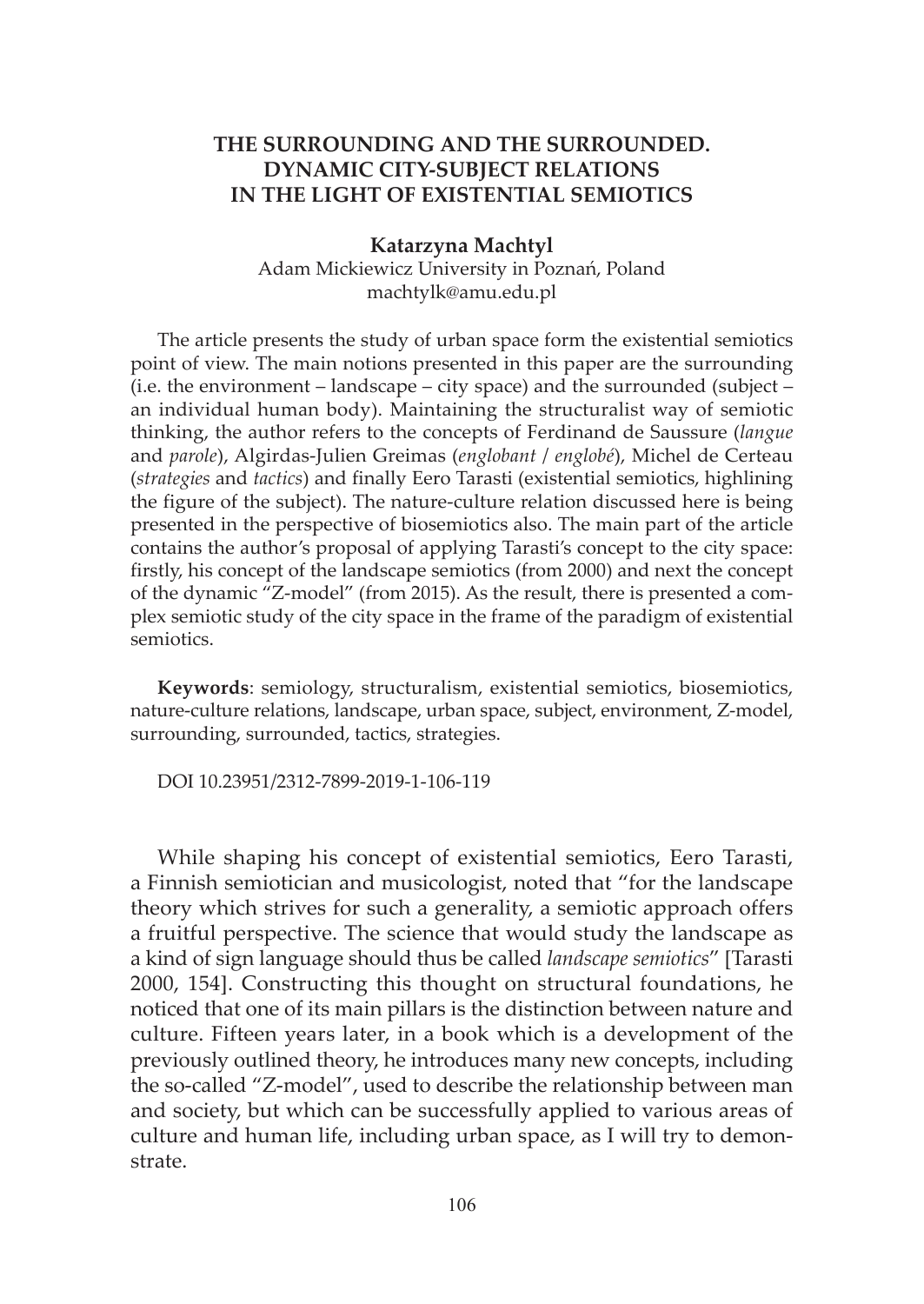### **Nature – Culture – Biosemiotics: complex relations**

The nature / culture distinction was basically at the heart of the structuralist thought. From Claude Lévi-Strauss to semioticians of the Tartu-Moscow School, this division was fundamental to their concepts. There is no place here to address the whole complexity of this opposition in the structuralist perspective; besides, it is well researched in the literature of the subject. After Tarasti we shall only recall one of the statements made by Algirdas-Julien Greimas on the relation between a human being and environment. In the chapter *Signs Around Us – Umwelt, Semiosphere and Signscape*, Tarasti reviews the selected approaches towards the relationship between man and natural environment adopted by humanities. He evokes such notions as Greimas' surrounding and surrounded (*englobant* / *englobé*), or environment. This opposition is also the first part of the title of my text. Naturally this opposition writes into the opposition's characteristic of structuralism, patterned on Saussure's signifier and signified, such as the symbolizing and symbolized or the signifying and signified.

A different approach to the nature / culture distinction is proposed within the framework of biosemiotics. Here, referring to its American sources, it is claimed that the opposition between nature and culture is unsustainable, because nature is, in a sense, also an element of culture, which is why semiotics of culture can also successfully deal with the issues of nature. Thus, biosemiotics explores, among other things, the relationships between man and the natural environment in which he lives, but also, for example, by moving to a more detailed level, the functioning of wild birds in urban space, or the place of trees in cities. Therefore, biosemiotics looks at the studied problem holistically, concentrating efforts on mutual relations rather than on separating these two spheres as if by force. Interestingly, and perhaps even surprisingly, Tarasti, who represents existential semiotics, not biosemiotics, notes that both these sub-disciplines have a lot in common: "to our surprise, biosemiotics and existential semiotics agree. They share a central claim, namely, that the environment does not dominate the subject but, rather, the other way round: the subject determines the environment" [Tarasti 2015, 117]. It is the subject, particularly distinguished in existential semiotics, that influences the environment by his various choices: "Yet, since these [surrounding – added by the author] structures are essentially arbitrary and not dictated by nature, they can be changed, and it is the subject which has the power to change them! On this point – that the subject can make its own possibilities – biosemiotics and existential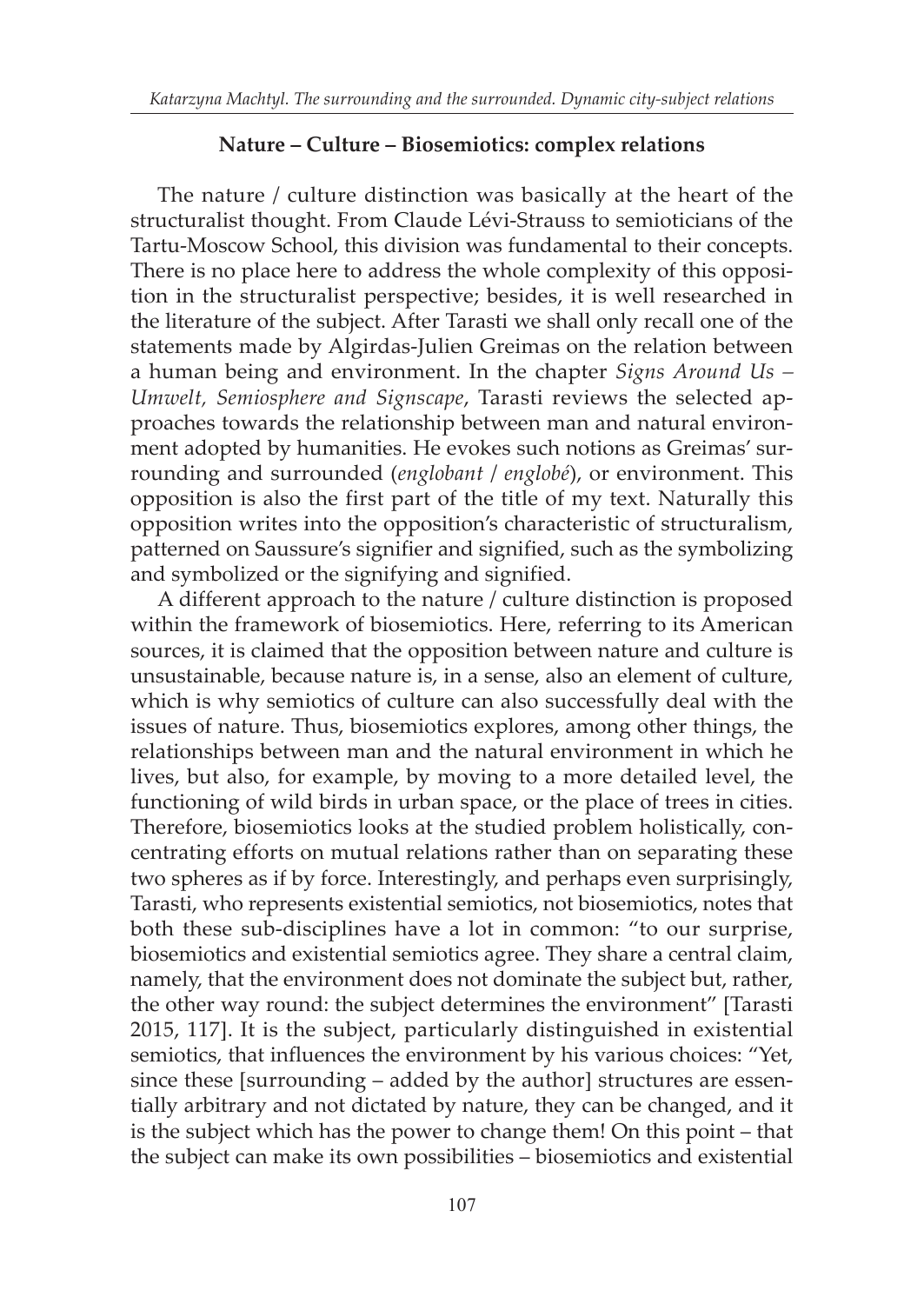semiotics agree" [Tarasti 2015, 118]. The causality of the subject and the related concept of multiple possibilities characterize both biosemiotics and existential semiotics. To sum up this part of Tarasti's deliberations, he proposes to capture the various subject-environment relations in the form of taxonomy, where nine logical cases have been distinguished and described with logical symbols, where S stands for the subject and O for the object in the sense of the environment, similarly to E:

 $1. S \wedge O$  "The subject has been conjuncted with the environment; i.e., there is harmony between them. The subject is a part of its environment".

2.  $S \vee E$  "The subject has been disjuncted from its environment; the subject is separated from its milieu".

 $3. S \rightarrow E$  "The subject wants, strives for and towards his environment; he tries to become assimilated with it".

 $4. S \leftrightarrow E$  "The subject wants to be detached from its environment, <...> to distinguish itself from it".

5.  $S \neq E$  "The subject is indifferent to its surroundings".

6. S "The subject has no environment; it is alone in this world; the environment has been excluded <...> this is like a sender of message without a receiver".

7. E "The mere environment, without any center. For instance, network models are like that. They have no central point, but they are omnipresent".

8.  $S = \rightarrow Y$  "The subject tries to dominate its environment <...>, the subject creates a semiosphere suitable for itself".

9.  $S \leftarrow Y$  "The environment dominates the subject. The subject is subordinated to the dictatorship of conditions" [Tarasti 2015, 128–130].

I think that the strategy that best describes the subject-environment relationship in the context of urban space is strategy number eight: "The subject tries to dominate its environment <...>, the subject creates a semiosphere suitable for itself" [Tarasti 2015, 129]. It should be noted that when establishing a city, man must somehow dominate the appropriated space, subordinate it to himself, his needs, harness it and make it suitable for himself. Such an action may be either extremely oppressive, paying no attention to anything other than the achievement of one's own goals, or it may try to enter into a dialogue with the appropriated space. However, it is always the entity that will be in a dominant position in this case. What is interesting, we can, I think, notice in urban space also the implementation of other strategies, such as the first strategy, which seems to be the most utopian among those mentioned here, but we can imagine that the desire to put it into practice can be very tempting. The second strategy, based on a logical alternative, assumes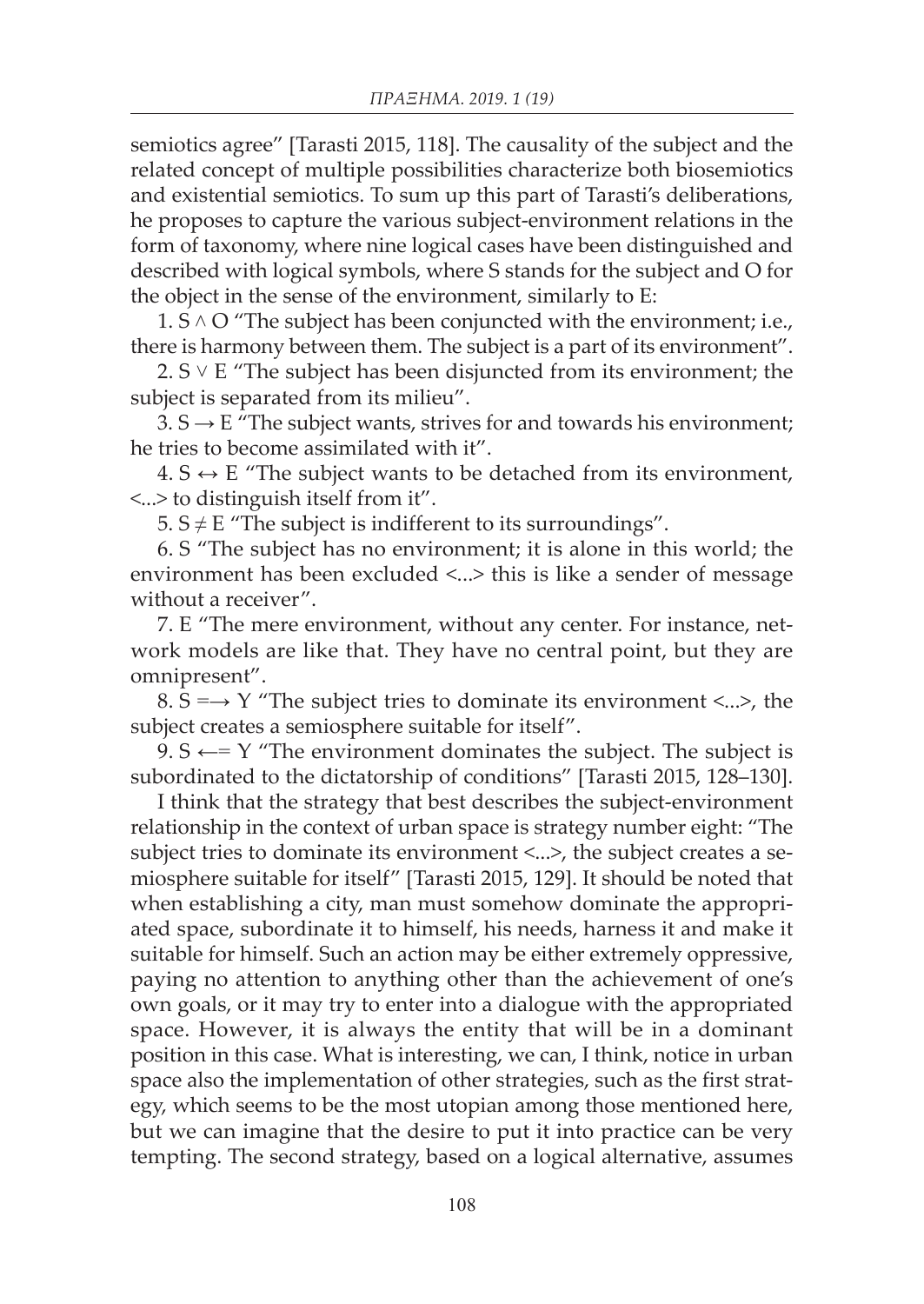the separation of the sets: man and his environment. We can imagine here, for example, a kind of alienation of man from his environment, a total lack of mutual relations. In urban space such a situation may occur even in the case of different separation places, prisons or hospitals, but also in a situation where the subject only experiences a sense of alienation, although it does not occur physically.

The seventh strategy is also interesting from our perspective: E – "The mere environment, without any center. For instance, network models are like that. They have no central point, but they are omnipresent" [Tarasti 2015, 129]. I think it is worth juxtaposing it with the concept of Marc Augé's non-places, i.e. places that are somehow empty, transferable, only "along the way". "The space of a non-place creates neither singular nor relations; only solitude, and similitude," he writes. "There is no room there for history unless it has been transformed into an element of spectacle, usually in allusive texts. What reigns there is actuality, the urgency of the present moment. Since non-places are there to be passed through, they are measured in units of time" [Augé 1995, 103– 104]. As Marta Smagacz notes in her commentary on the concept of Augé, non-places are spaces in which "everything resembles everything", and which Manuel Castells dubbed "spaces of flow" (of people, information, symbols) [Smagacz 2008, 11]. Smagacz characterizes nonplaces as expansive spaces, occupying more and more urban areas, qualitatively homogeneous, unrelated to local culture, but oriented towards its mass dimension. These include, for example, shopping and entertainment centres, multiplexes or airports, which, as she observes, "compete for our attention with *sites*: urban, residential streets, squares, shops". She also notes that "non-places" begin to pretend to be "places", e.g. in shopping centres there is so-called small architecture, characteristic for traditional city centres, such as benches, fountains, or signposts [Smagacz 2008, 11–12]. Thus, "non-places" are also a manifestation of simulation of space, i.e. by creating cities within a city they become their simulation, the transfer of an urban structure to the artificial surroundings and as such they are deprived of meaning, as their substance are empty signs. Conversely, as one can easily guess, the thing is with noncommercial spaces, they are "archipelagos of islands of meaning in the sea of meaninglessness" [Borysewicz 2008, 16]. An interesting example of "harnessing" non-places, which I propose to juxtapose here with Tarasti's eighth strategy, is the airport in Tallinn. There we will find trees and a playground for children, wood and vegetation, simply unusual elements of an airport. A non-place, which an airport certainly is, acquires "a location" as some foreign elements are introduced into its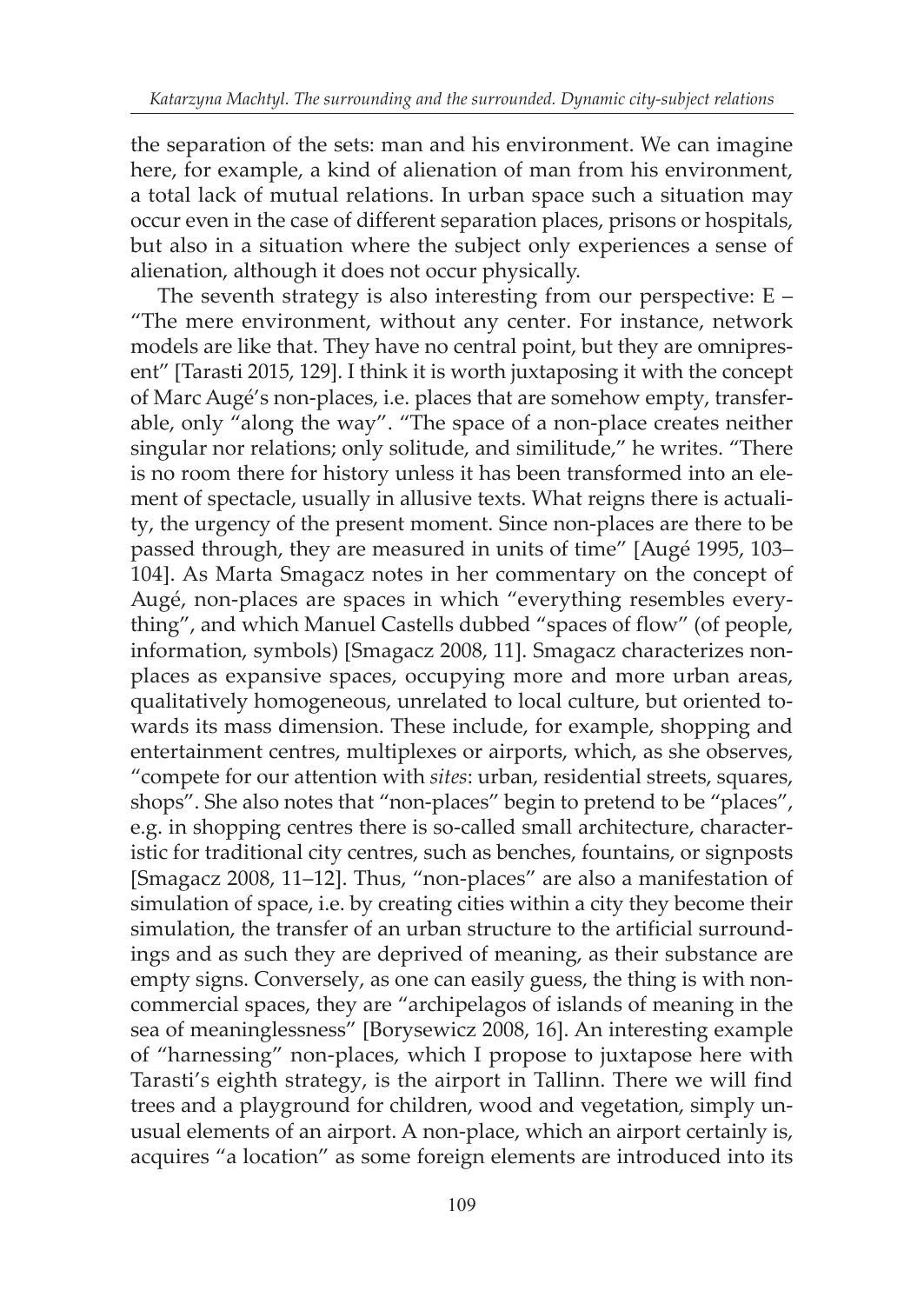space such as trees, sofas and vegetation resembling urban hedgerows. In this particular case it can also be said that originally the situation here corresponded rather to the second strategy, i.e.  $S \vee E$  "The subject has been disjuncted from its environment; the subject is separated from its milieu" and in a way to respond to this condition, the subject "decided" to resort to the eighth strategy, i.e. quoting Tarasti,  $S \rightarrow Y$  "The subject" tries to dominate its environment <...>, the subject creates a semiosphere suitable for itself" [Tarasti 2015, 129].

One could certainly point to many other implementations of each of these strategies or relations, which Tarasti included in the nine points. There is no place to discuss each of them in detail and to indicate their possible exemplifications in different cities. We should also be aware that in many cases they will overlap or intersect, because we cannot always make a simple assignment of one relation to one urban area. What I care about at this point in the text is the indication that the relations of the subject with his environment, narrowed down here to urban space, can take different shapes, "forces" can be spread out in different ways, and semiotics tries to capture these relations in a proper way. The subject as the "surrounded" and the environment as the "surrounding" are here clearly indicated functions in the complex semiotic system which is the semiosphere of nature and culture.

### **The structuralist landscape semiotics**

Having outlined briefly the complex and multidimensional subjectenvironment relations in Tarasti's biosemiotizing approach, we shall move on to considerations which are closer to the semiotic perspective. In *Existential Semiotics* Tarasti proposes an interesting semiotic theory of landscape, which I would like to discuss briefly here.

"The environment means at the same time the center of something and that 'something' which surrounds this center" [Tarasti 2000, 154] – Tarasti quotes the words of Algirdas-Julien Greimas. The Finn translates this statement, which unambiguously characterizes the relationship between the environment and its centre, into categories of his concept of existential semiotics and states that in its light "*center* is constituted by the observing subject whom the landscape surrounds" [Tarasti 2000, 154]. As we can see, also in the plane of relations with landscape and environment, a subject remains in the centre here. Transferring the discussed relations into Roman Jakobson's linguistic communication scheme, Tarasti notes that in this case the sender of such a message is the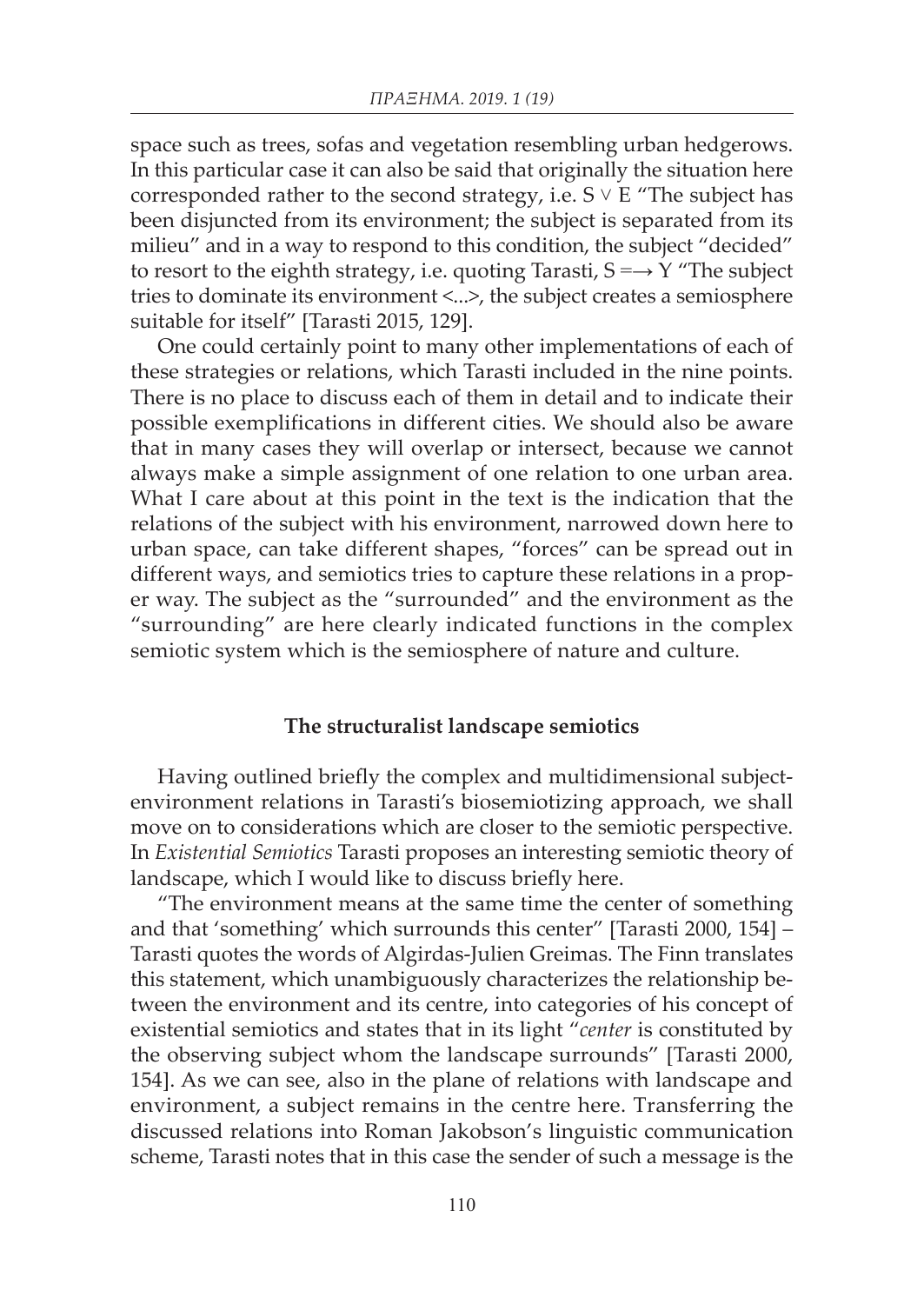surrounding nature; landscape, as an experience, is a message; and the recipient of this sign language of the landscape is the observing subject. Thus – to sum up this part of his ponderings, which are "still general and preliminary", Tarasti states, "landscape semiotics concerns communication between nature and man: The landscape *talks* to man" [Tarasti 2000, 155]. First of all, we can see that the structuralism (Jakobson, Greimas) remains the theoretical foundation for this approach, while relations between nature and culture constitute study questions, with particular emphasis on the place occupied by a subject in this whole landscape of relations. The last issue is not surprising if we take into account Tarasti's basic findings of existential semiotics, placing a subject at the centre of his reflections, its dynamics and the changeability of existence, which is discussed below. The structural inclination of this proposal is also evidenced by the assumption of the semiotic character of the phenomena, emphasized by the characteristic terms such as "message", "the landscape talks" or "landscape's language". Similarly, other representatives of various semiotic orientations within structuralism, who wrote about "reading images", (e.g. Umberto Eco, Roland Barthes) or the language of cinema (Yuri Lotman) formulated their concepts. Secondly, Tarasti's statements clearly indicate the opposition between nature and culture. Of course, it is also structuralist "in spirit", but nowadays it is rather approached in semiotics from a different perspective, i.e. within the sub-discipline of biosemiotics already mentioned above.

It is worth following the author of *Existential Semiotics* in his description of the communication situation, which is the relationship between landscape and the observing subject. Starting with the receiver figure, Tarasti notes that "the receiver can greatly influence the content of the message" [Tarasti 2000, 155]. This is very important for the considerations that are the main focus of this text. The subject, as it turns out, is not a passive observer, and the landscape is not an inviolable space. Landscape can be modified, and the causative power is on the part of the subject. Tarasti adds also that those "messages can be grasped only by a receiver in motion, as when one journeys by sea or wanders in the desert. On the other hand, the landscape itself may be in motion with respect to the observer" [Tarasti 2000, 155]. What is important to emphasize, it is the movement and dynamics of mutual relations that determine the communication situation.

However, a subject is not an isolated entity, on the contrary, it is "a being who acts in and is conditioned by society and culture" [Tarasti 2000, 156]. Therefore, both the relations between man and nature as well as between society and culture should be taken into consideration.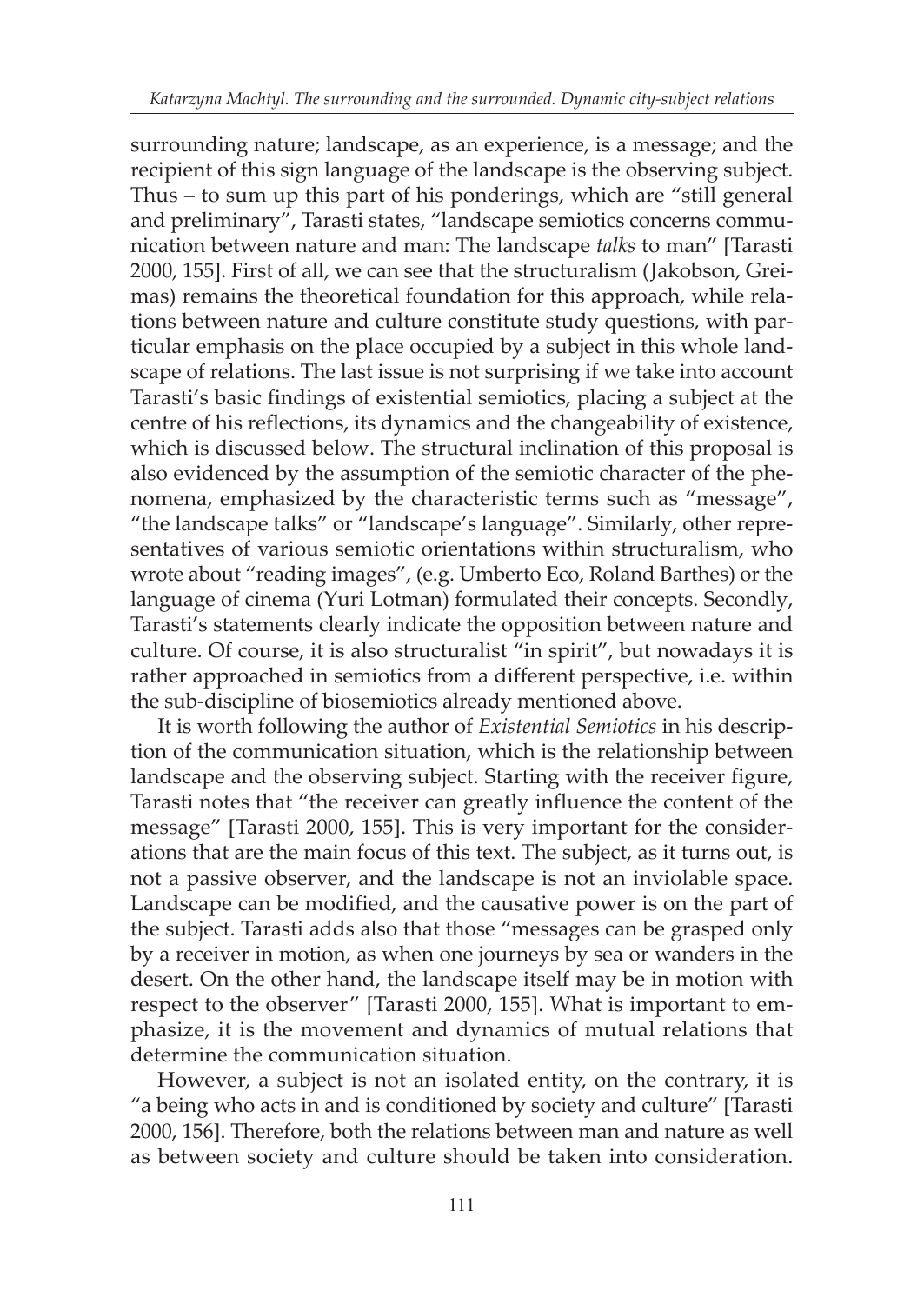Consequently Tarasti claims that "landscape is a cultural fact" [Tarasti 2000, 156], so its perception depends on culture. Landscape mediates between nature and culture, or to be precise it belongs to both of these spheres, i.e. it is a border area. Even more so, "it is the humanization of nature, and above all, the transformation of nature into culture" [Tarasti 2000, 156]. Although Tarasti presents examples from the history of landscape painting to illustrate these findings, as in this case he is interested in artistic representations of landscape (including visual arts, but also literature, e.g. Goethe), I will try to show how, in the light of the semiotics of landscape proposed here, the relations between nature and culture are realized in urban space.

Tarasti takes great care not to mix two orders in the description of landscape, i.e. the visual and linguistic representation of a landscape is one thing and landscape as such is yet something different. As a consequence, a clear distinction should be made between the semiotics of landscape as such and the semiotics of the represented landscape. As far as the first case is concerned, landscape itself, as well as its pictorial renderings, should be differentiated from "representational landscapes" conveying cultural units and landscapes which represent only themselves. In the former case Tarasti distinguishes "(1) the level of representation, that is, the landscape in its physical form; (2) the level of represented content, that is, of an aesthetic image or emotional state, which can be called the content of the landscape"; in the latter only one level can be taken into consideration, i.e. the level of landscape itself [Tarasti 2000, 157]. This does not mean, however, that it "escapes" the structuralising order of culture. Referring to Greimas' statement that landscape can be shaped like culture, he gives as an example the Baroque garden, whose organisation reflects the social and theological organisation of culture of that period, i.e. they share the same syntax. It is interesting that the author refers here to "physical form" and "the content" and thus duplicates in a way the findings concerning the construction of sign proposed by Ferdinand de Saussure, the founder of structural semiology. Form as the *signifiant* and content or meaning as the *signifié*; the signifying and the signified. Everything here is maintained within the framework of structuralistic optics, just as the surrounding and the surrounded included in the title.

While remaining within the framework of the structural orientation, Tarasti refers further to the findings of researchers representing the Tartu-Moscow Semiotic School, especially from the first years of its activity. This is because he indicates that the sign language of the landscape as such, in itself, corresponds to the primary modelling system,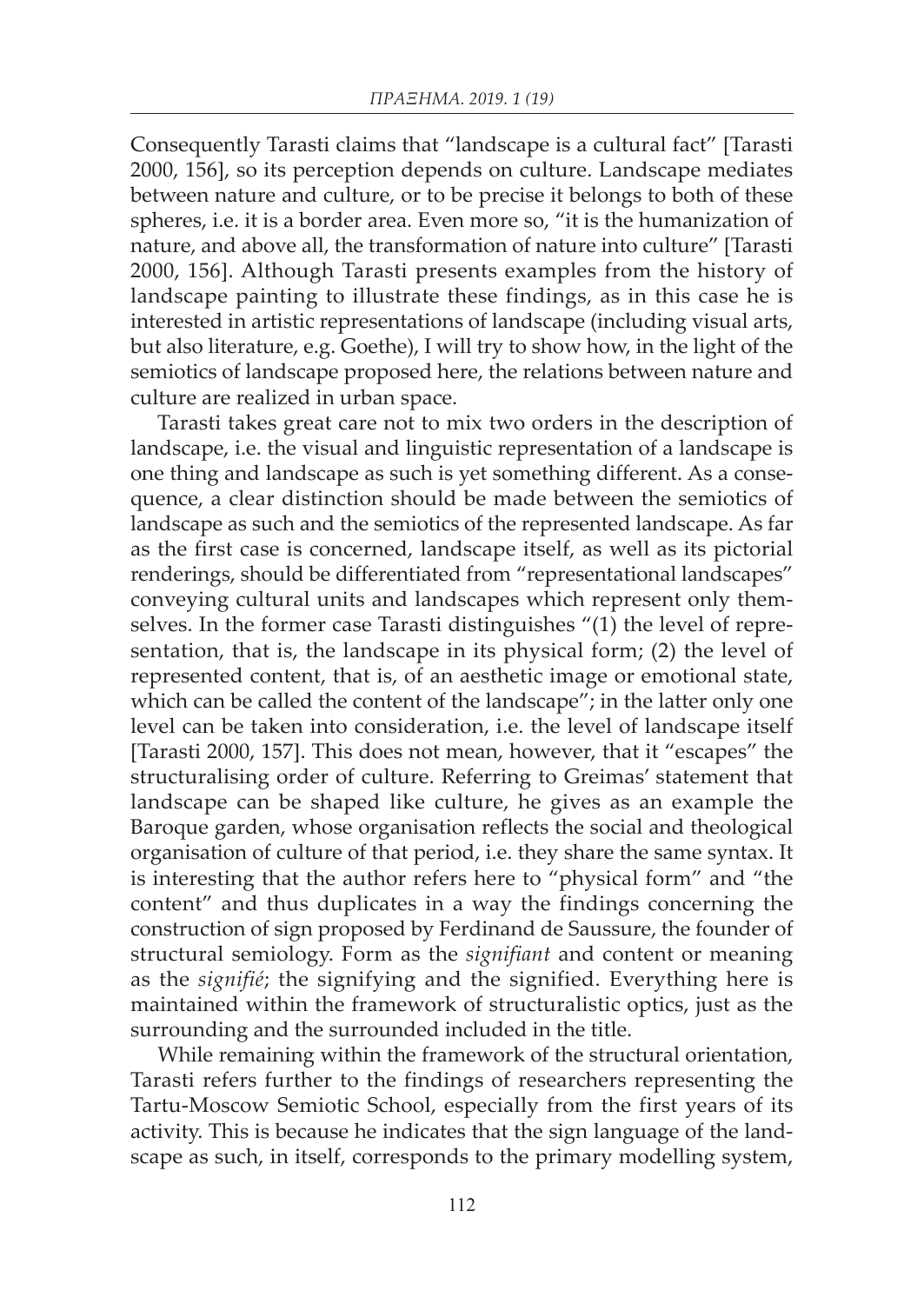while "a landscape description that mirrors this primary language would be called a *secondary modelling system*" [Tarasti 2000, 158]. Each visual representation of a landscape consists of these two levels of articulation. This interesting reference evokes descriptions of the language of film, theatre or paintings characteristic for the Soviet semiotics. While remaining in this orientation, Tarasti also mentions the perception of a landscape as a text, and thus as requiring decoding and interpretation. When we look at a landscape as a message, encouraged by the above-mentioned reference to Jakobson, the issue of its encoding and decoding arises.

"A landscape can thus be situated in the outer or inner sphere of a culture", Tarasti adds. "In the former case, landscape represents a culture's Otherness, and in the latter case, that which is the Same" [Tarasti 2000, 156]. The following diagram illustrates the intersecting relations of localization and evaluation, allowing to create the basic structure of landscape:

|                 | evaluation | positive | negative |
|-----------------|------------|----------|----------|
| localization    |            |          |          |
| inside,         |            |          |          |
| <b>Sameness</b> |            |          |          |
| outside,        |            |          |          |
| Otherness       |            |          |          |

Landscape as a cultural unit

Tab. 1. Landscape as a cultural unit [after: Tarasti 2000, 157]

And landscape as cultural unit in the perspective of the signified and signifier:

| Landscape as cultural unit (level of signified) |                                    |  |  |
|-------------------------------------------------|------------------------------------|--|--|
| Landscape as physical nature                    | Landscape description              |  |  |
| (level of signifier I)                          | (level of signifier II)            |  |  |
|                                                 | painting, novel, composition, etc. |  |  |

Tab. 2. Landscape as cultural unit (level of signified) [after: Tarasti 2000, 161]

Interestingly, taking into account the cultural landscapes of any Nordic country in the 1990s, Tarasti fills in the first scheme as follows: "(1) Inside (of culture) and positive – environmentally, aesthetically, and functionally well-planned urban landscapes; (2) inside and negative – the urban industrial suburb; (3) outside (of culture) and positive – a desert landscape in Lapland; (4) outside and negative – any polluted natural landscape" [Tarasti 2000, 157]. These examples, which relate to the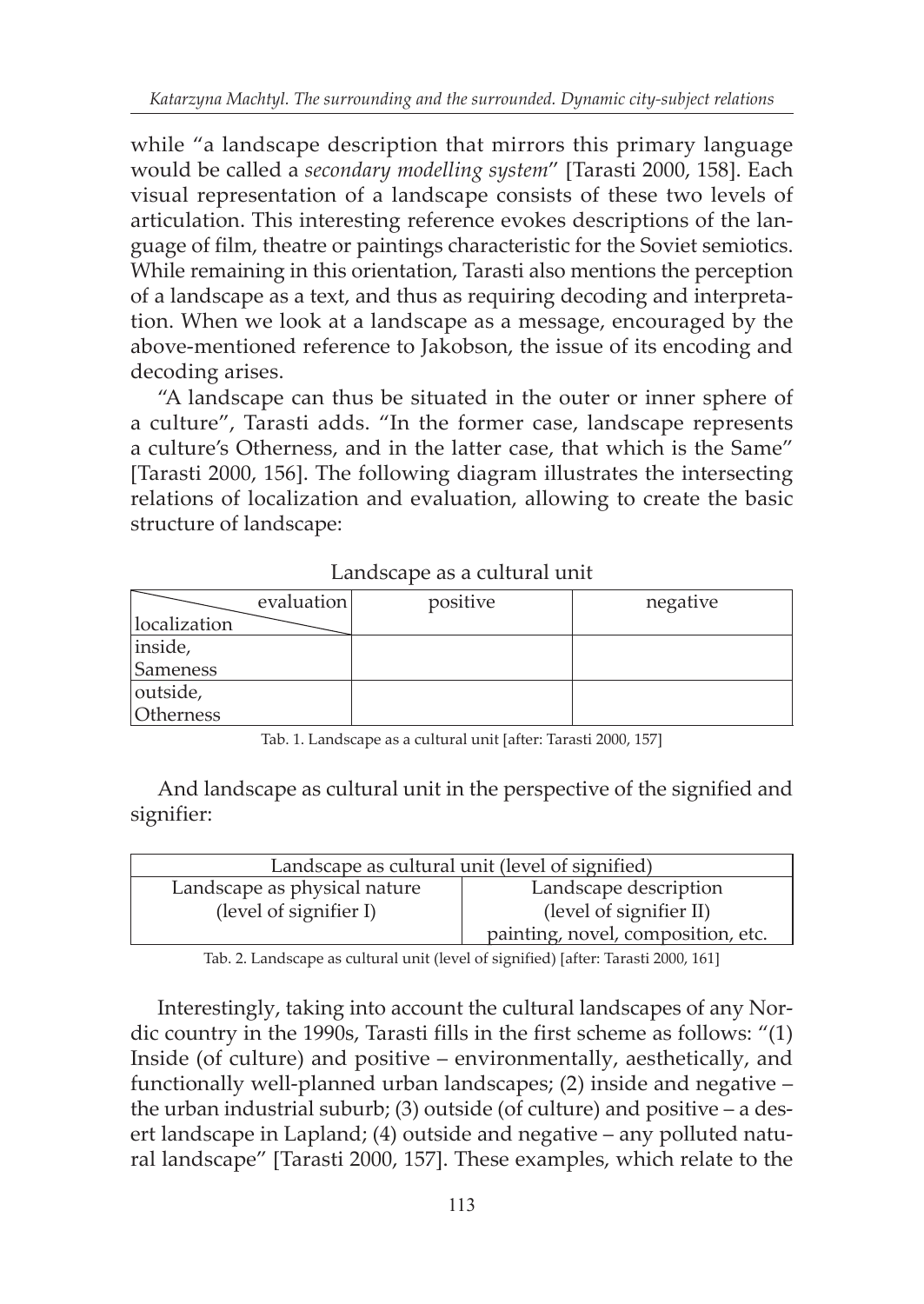clearly identified group of countries and time, were supplemented by Tarasti with a suitable type of rural landscape respectively for each of the four categories, which I do not mention here for understandable reasons. However, it would be an interesting study to "present" some selected cities according to this scheme. Without looking far, for example, one could indicate for Poznań the following elements: (1) the revitalised Warta riverside areas, including city beaches, as well as the socalled neighbourhood gardens appearing in various districts of the city. One can also point to districts "restored" to the city, such as Śródka; (2) the Old Market Square, still not functional, because of the uncomfortable surface and nightclubs which have little in common with positively valued entertainment; (3) this element of the scheme seems to be the most difficult to identify within the urban space, as it is hard to indicate a space completely outside culture in this case. Tarasti mentions here desert landscape in Lapland because as we know he does not limit his analysis to urban areas. And finally (4) for example riverside areas waiting to be revitalised. Of course the examples I have mentioned are biased and may be accused of subjectivity, but here they are to serve only as an illustration of Tarasti's theoretical deliberations, and not as an exhaustive analysis from the field of urban studies.

#### **Z-model and the city**

Now it will be a good idea to put our reflections into another perspective, namely to a more individual order, with a clearly exposed figure of a subject, in this text referred to as "the surrounded". In order to do this, one should at least briefly outline the main elements of existential semiotics, which has already been mentioned here several times, but without further elaboration. The project of existential semiotics proposed by Tarasti<sup>1</sup>, was first presented in *Existential semiotics* (2000), and the in the corrected and extended version in *Sein und Schein. Explorations in Existential Semiotics* (2015). It is largely based on the assumption of the dynamics of signs and sign systems. Tarasti sees semiotics "in transition, shift, rupture, and flux, something that is «becoming» rather than «being»" [Tarasti 2000, Preface]. Consequently he distinguishes the following fields of study: processes, temporality, signs in flux and pre-signs ("signs in the states before fixation into a sign"). At this stage, the key category for existential semiotics should be introduced, i.e. the category of a subject: "The phenomena of an existential semiotical

<sup>1</sup> I elaborate on Tarasti's existential semiotics in: Machtyl 2018 a; Machtyl 2018 b, 194–201.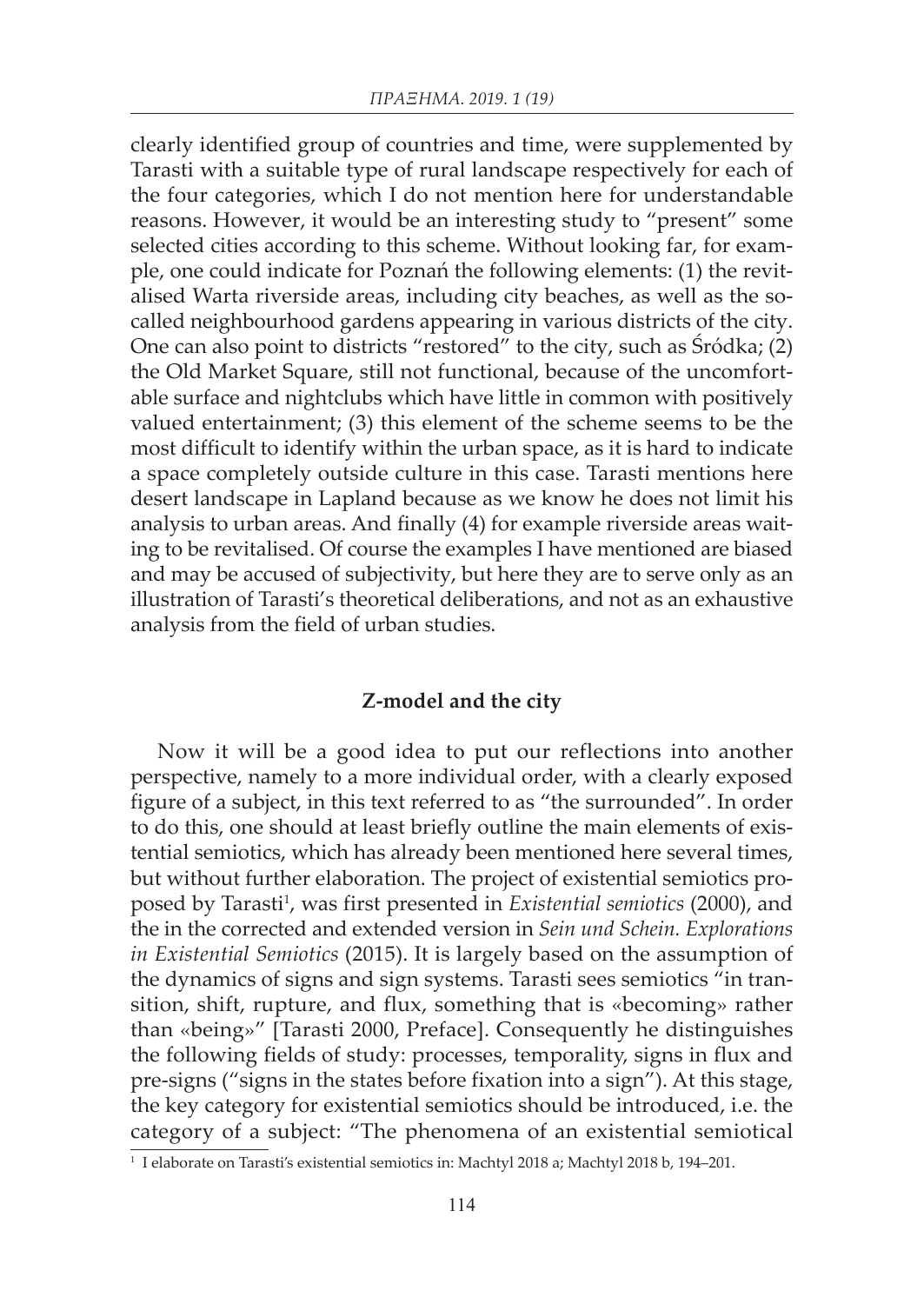nature open themselves to a subject only through his / her presence. <...> The interpretation is only possible by being inside the world of *Dasein* – but at the same time transcending it". Transcendence evokes dialectics between 'being' and 'not-being'. Tarasti distinguishes two fundamental acts of transcendence which are at the same time two logical operations: the act of negation and affirmation, linked in turn to "Nothingness" and "Fullness". "Who puts signs in motion?" Tarasti asks and then answers: "The transcending subject, of course, in his act of existing" [Tarasti 2000, 12].

In his earlier book, Tarasti based his concept on the notion of Dasein as well as Being and Doing. Over time he introduced the category of modality, which allowed him to build a dynamic "Z-model" and explore its "inner (emic) notions" [Tarasti 2015, 27]. This made it possible for him to transform the classic Greimas' semiotic square into a "Z-model", also called the "zemic" model. In other words, Tarasti, by updating his design, moves from a static figure in the shape founded by Greimas to a dynamic "Z-model" [Tarasti 2015, 27]. Tarasti complements Greimas' semiotic square with two aspects of being of a subject, i.e. *Me and Society* (*Moi and Soi*) and four interpretations of philosophical aspects of being [Tarasti 2015, 227]. "Z" symbolizes a dynamic movement, as he writes between these four aspects, such as *body, person (identity), social practice, and values and norms* [Tarasti 2015, 227]. "For the simplicity I have numbered these four cases as M1, M2, M3 and M4, and S1, S2, S3 and S4 according to which direction one is going in the model: from a concrete, sensual body towards abstract norms and values, or from these intelligible categories towards their gradual exemplification and corporealisation", Tarasti writes and adds that he considers these two directions of movement within "Z" dynamics as "essential tensions of the ontological semiotics" [Tarasti 2015, 227]. On these ontological foundations, the Finnish semiotician somehow builds modalities, such as: *will, can, know* and *must*. For better understanding, we should use the three schemes built by Tarasti (Tab. 3 a, Tab. 3 b, Tab. 4).

Moreover Tarasti claims that signs belong to three worlds: "natural world or 'reality' (which is always already semiotized, i.e., *le monde naturel* as Greimas said) narration or the world of the text, and its representation in time and place via actors, i.e., performance" [Tarasti 2015, 230]. The model discussed briefly serves Tarasti to describe human *Dasein*, the most important category of existential semiotics, but it is also successfully applied by its founder to artistic practice, especially, understandably, to music, and also to dance, ballet, fine arts or film.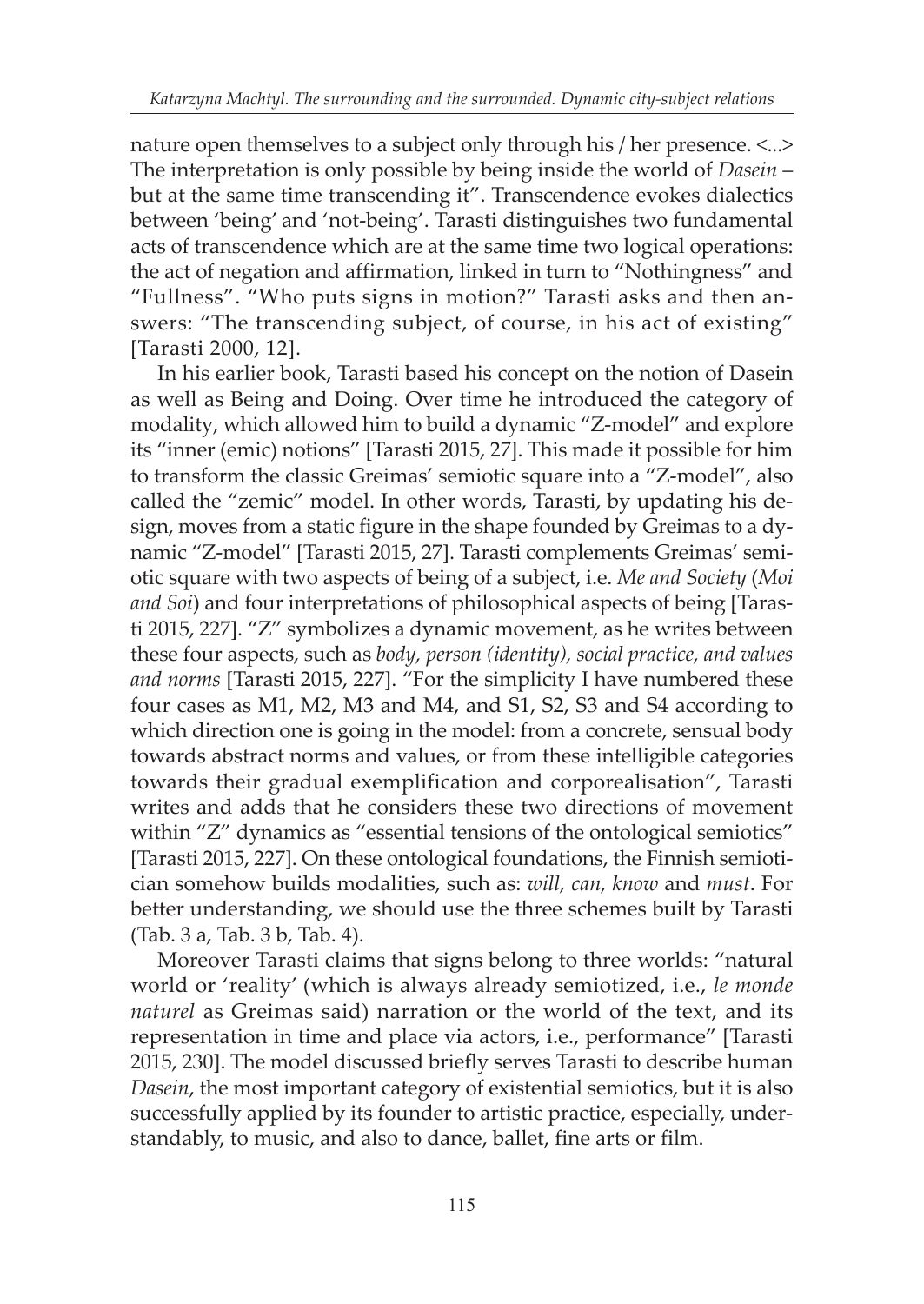

SOI Tab. 3 a. "Z-model" [after: Tarasti 2015, 228]





In the light of the discussed relations between nature and culture that I have considered above in the context of landscape and the subject-environment relationship, it is worth mentioning the transition: "Zemic" / "Zetic". Tarasti wonders whether the change within the "Zemic model" from *Moi* to *Soi* means the same as the transition from biology to psychology, sociology or anthropology: "or simply from nature to culture"? [Tarasti 2015, 205]. Perhaps, as he considers further, the collective "Zemic" model should actually be called "Zetic", i.e., "external, model to a single subject"? The author of *Sein und Schein* addresses these issues by invoking the Mikhail Bakhtin notion of dialogue and observes that "Zemic" and "Zetic" remain with each other in a dialogue which is understood precisely in this way.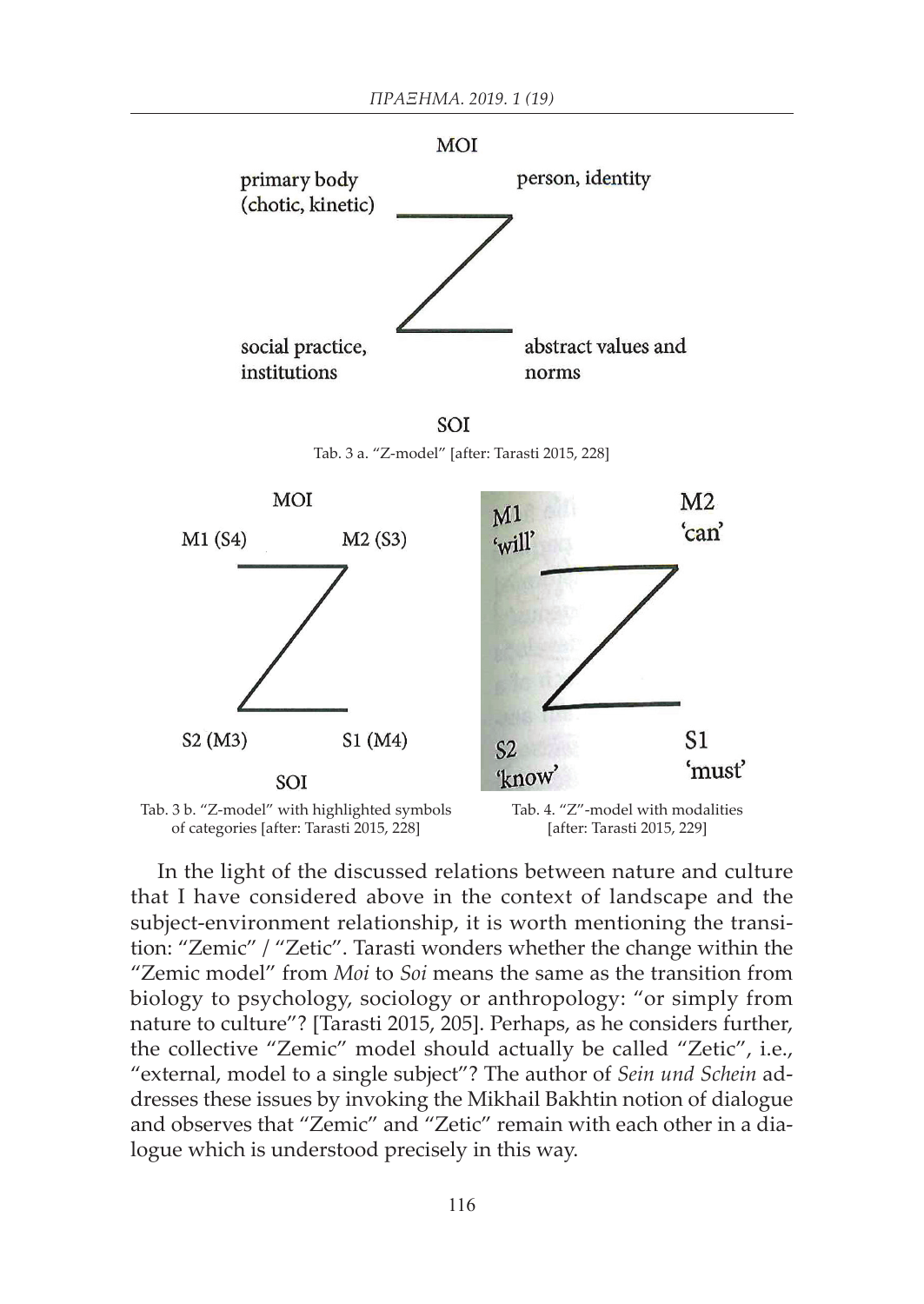The natural element in this model is human in the sense of body, senses and personality, while cultural element involves social practices, norms and values. If we wanted to inscribe in the Z-model ways of subject's existence in urban space, it could be pointed out, for example, that, on the side of M1 and M2 (the will of the subject and its capabilities respectively), we have a causative subject, with its needs and willingness to interfere in urban space, with grassroots actions taken in order to adjust the surrounding space. On the other hand, on S1 and S2 side we have social practices and institutions as well as abstract norms and values. The modalities that remain here for a subject are "know" and "must", i.e. the awareness of norms and values and the need to subordinate to them. In this case, the subject is forced to confront its "will" and "can" with the norms of social life, somehow supervised by various social institutions. As a result of this confrontation, the subject must negotiate his or her own will with society and institutions and adhere to the norms and values required. I believe that it would not be a great misappropriation to juxtapose the pair M1, M2 – S1, S2 with the opposition of tactics-strategy, as described by Michel de Certeau in the structuralist perspective. Let us remind briefly that the author of *The Practice of Everyday Life* defines strategy as an action resulting from the possessed power, while tactics means an action motivated somehow by the desire to resist, to oppose, to actively engage in a scheme established from above. Certeau links "strategies" with institutions and structures of power, while individuals are acting in environments defined by strategies by using tactics. The author refers to the example of urban space as a space in which the implementation of both strategy and tactics can be observed. The strategy concerns building the city by governments, corporations and various institutions, whereas the tactics will include all actions of the subject that oppose it, such as taking shortcuts, perfectly visible in the city space on beaten paths between officially demarcated streets [Certeau 1984]. When following Certeau we treat the Saussure's *langue* as strategies and *parole* as tactics, we will see things in a different light, while still remaining consistently on the ground of structuralism. Saussure's *langue*, i.e. language system is a set of rules and dictionaries, whereas *parole* is an individual way of applying them, hence the aspect of acting in the case of tactics (*parole*) becomes more prominent<sup>2</sup>.

<sup>2</sup> It is worth juxtaposing tactics with the notion *guerrilla semiotics*, proposed by Umberto Eco, to describe the so-called semiotic rebel movement understood as various grassroots movements undertaken by recipients of media transmissions in opposition to their senders acting by means of strategy [Eco 1986].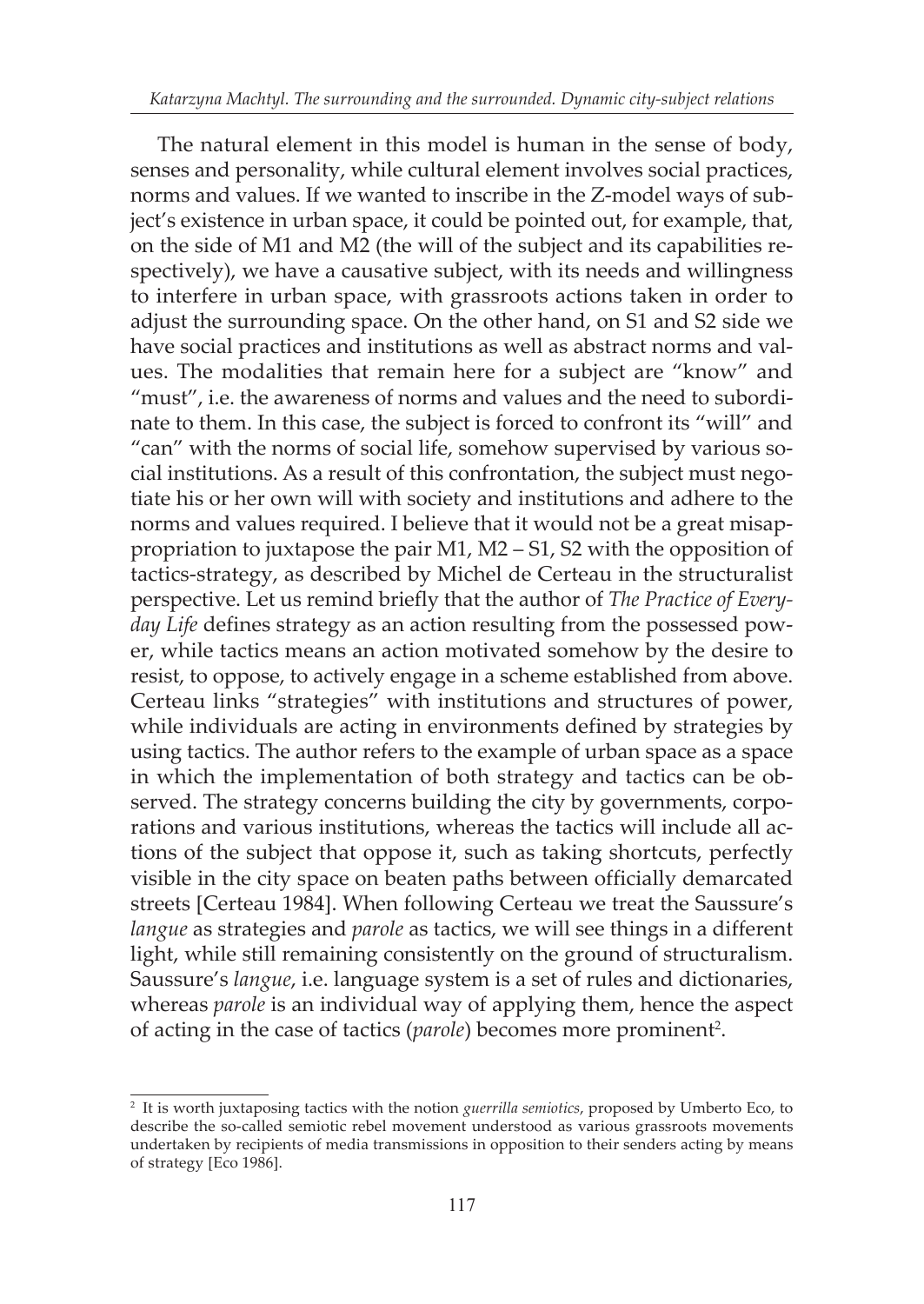A noteworthy project focused on the tactical activities of a subject in urban space, i.e., in Tarasti's terminology, a subject operating at M1 and M2 level (will and can), is the *Invisible City* project, implemented almost a decade ago. The project investigated grassroots actions of residents in large cities, presenting them as active actors of urban spaces<sup>3</sup>. A separate category includes artists who, in various ways, draw attention to the aberrations of urban space with their artistic realizations. It is worth mentioning here the projects of Clet Abraham who interacts with road signs completely changing their message, which is as part of the socalled culture jamming4 . Another example, again from Poznań, are the realizations of Noriaki in urban space. All these urban activities belong to *Moi* from "Z-model" proposed by Tarasti, and also to the tactics devised by de Certeau.

### **The surrounding and the surrounded one more time**

The relations between man and the surrounding environment, in our case that of urban space, are extremely complex. They can be described using various theoretical and methodological points of reference. By choosing the semiotics of culture and its structural inclination we gain an interesting landscape on several levels. In the first plane, i.e. object of research, it turns out that we can interestingly describe human relations with the city against the background of the opposition between nature and culture, then, in more detail, the subject with its surroundings and individuals with the community and institutions. It is also possible to expose its tactical, grassroots initiatives aimed at the realization of its own M1 and M2 in the strategic world of S1 and S2. In the theoretical plane, determined in our case by structural semiotics, we gain quite a satisfactory set of concepts, methods of analyses and a dictionary of the description of the studied phenomenon, and most importantly, it is a coherent set. It turns out that drawing from de Saussure, through Greimas, the Tartu-Moscow semiotics, to Tarasti, we can work out a complete method and language of city description in the context of subject-space relations. The existential semiotics is not a project prepared for the needs of the analysis of the city, but some of its threads worth highlighting in the context of contemporary research on the city, which I have tried to emphasize in this article. Existential semiotics, focused on the subject, turns out to be an effective theoretical basis for

<sup>3</sup> See: https://issuu.com/beczmiana/docs/niewidzialne\_miasto.

<sup>4</sup> See: https://www.instagram.com/cletabraham/.